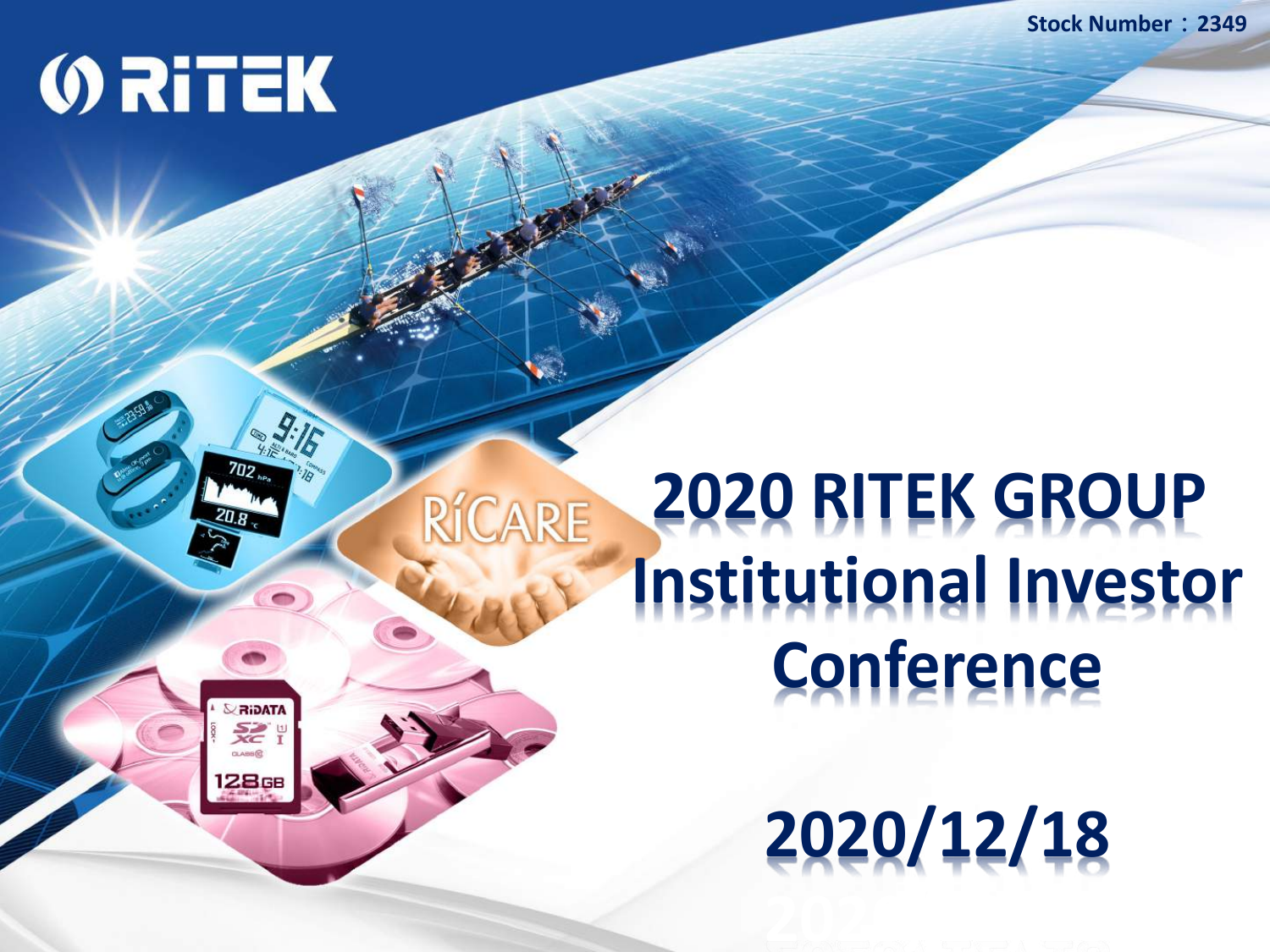### **Disclaimer**



- ☑ **The prospective statements released or mentioned in this presentation are based on our company's data as well as the current situation. The forward-looking statements contained in this presentation are affected by risks, uncertainties, and people's inferences. As a result, actual results may differ materially from those in the forward-looking statements. There are various factors that can affect our prospective statements, including but not limited to the increasing cost of raw materials, market demands, changes of policies or financial situations, and risks that our company cannot control.**
- ☑ **Our company makes no representation or warranty, whether explicitly or implied, as to the accuracy, completeness or reliability of these forward-looking statements, nor do the statements represent a complete description of our company, the current situation, or further important developments. Our statements on future outlook represent our company's views regarding the future and the data. Our company does not guarantee the accuracy of the data nor undertake any obligation to update or correct any forward-looking statements, whether as a result of new information or future events.**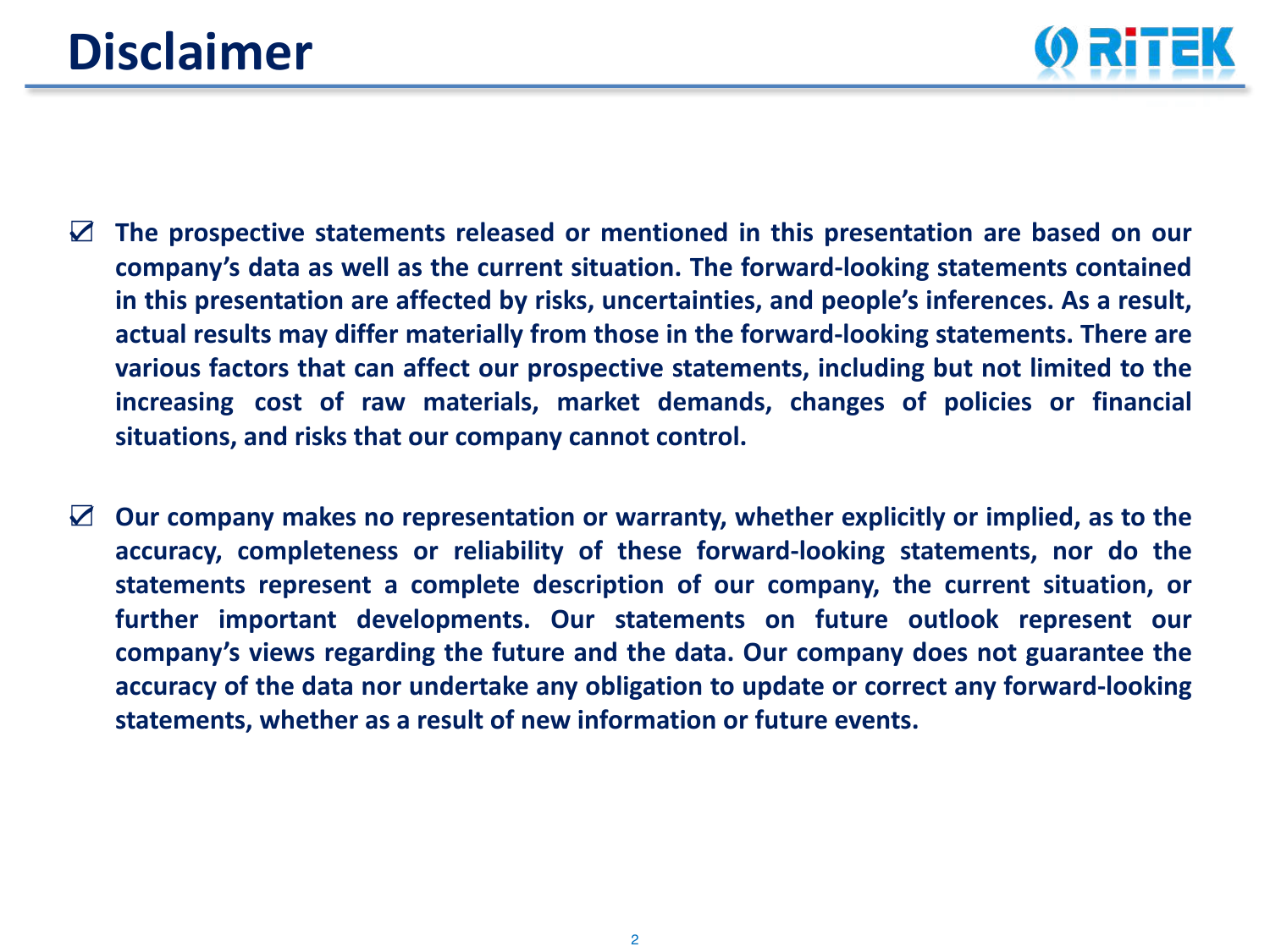



# ☑**Growing Trend of RITEK Group** ☑**Storage**

### ☑**Microstructure**

### ☑**Healthy Industry**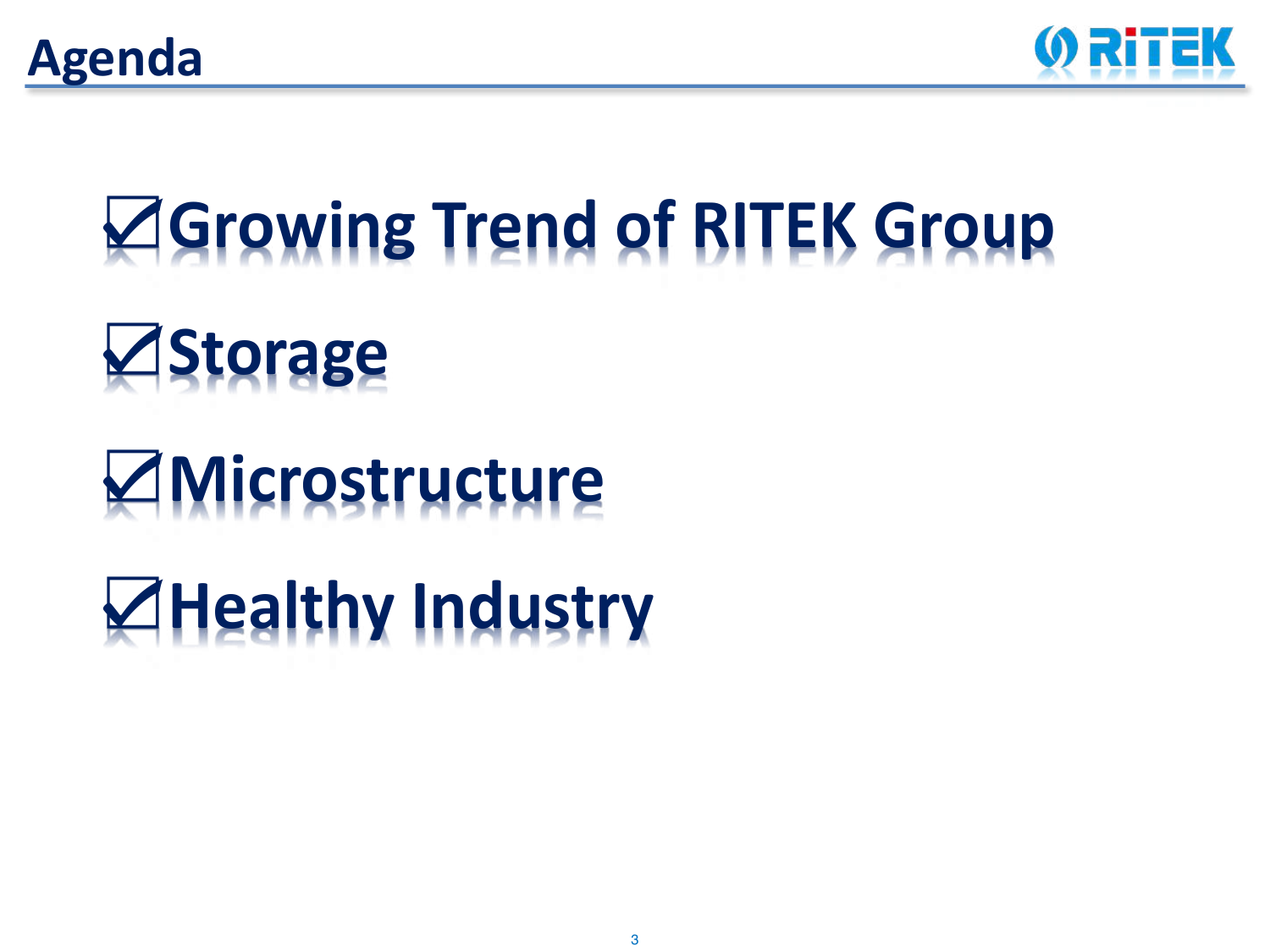

# **RITEK GROUP GROWING TREND**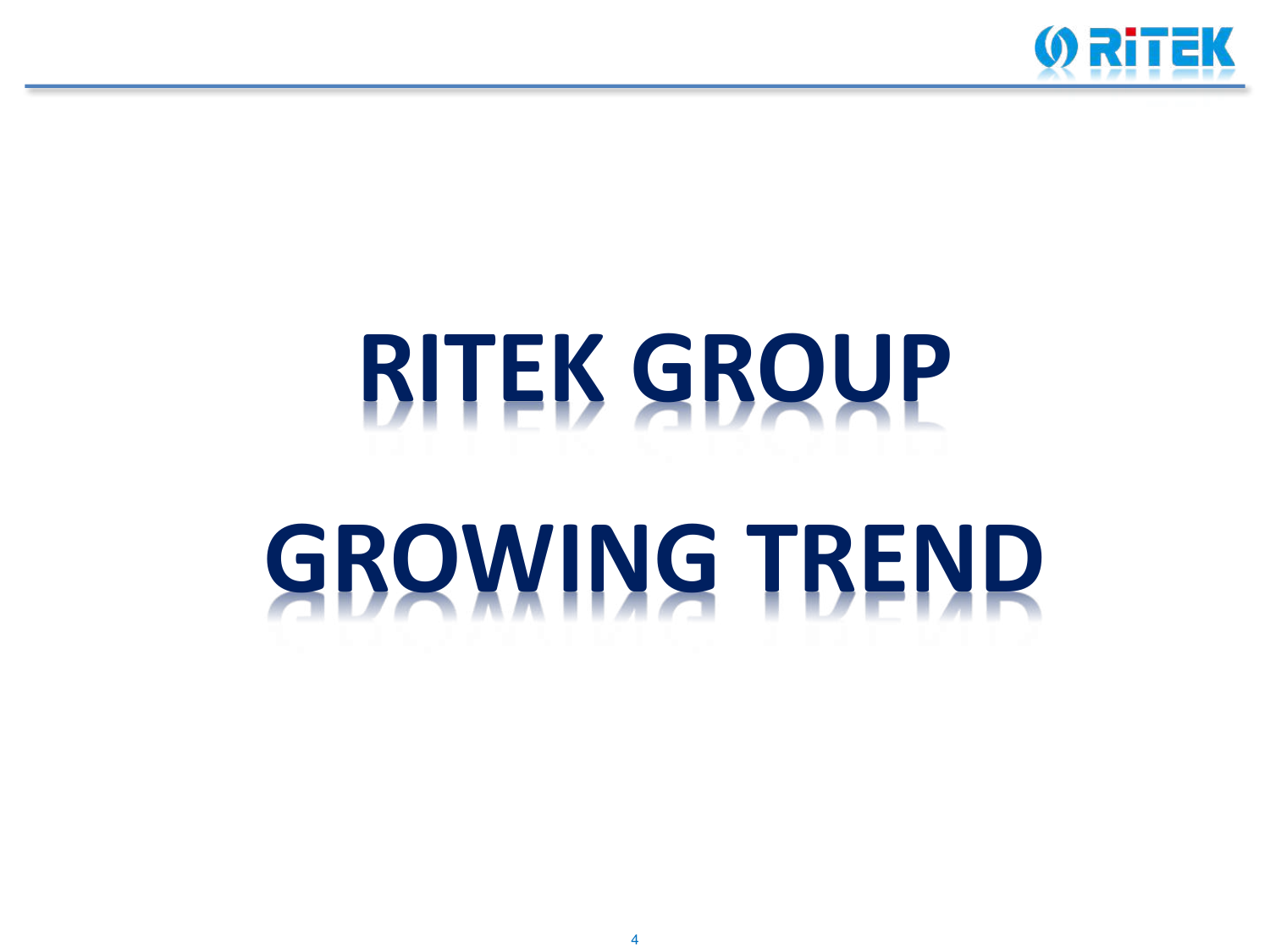#### **2010-2020 Extending Business Based on Core Technology**



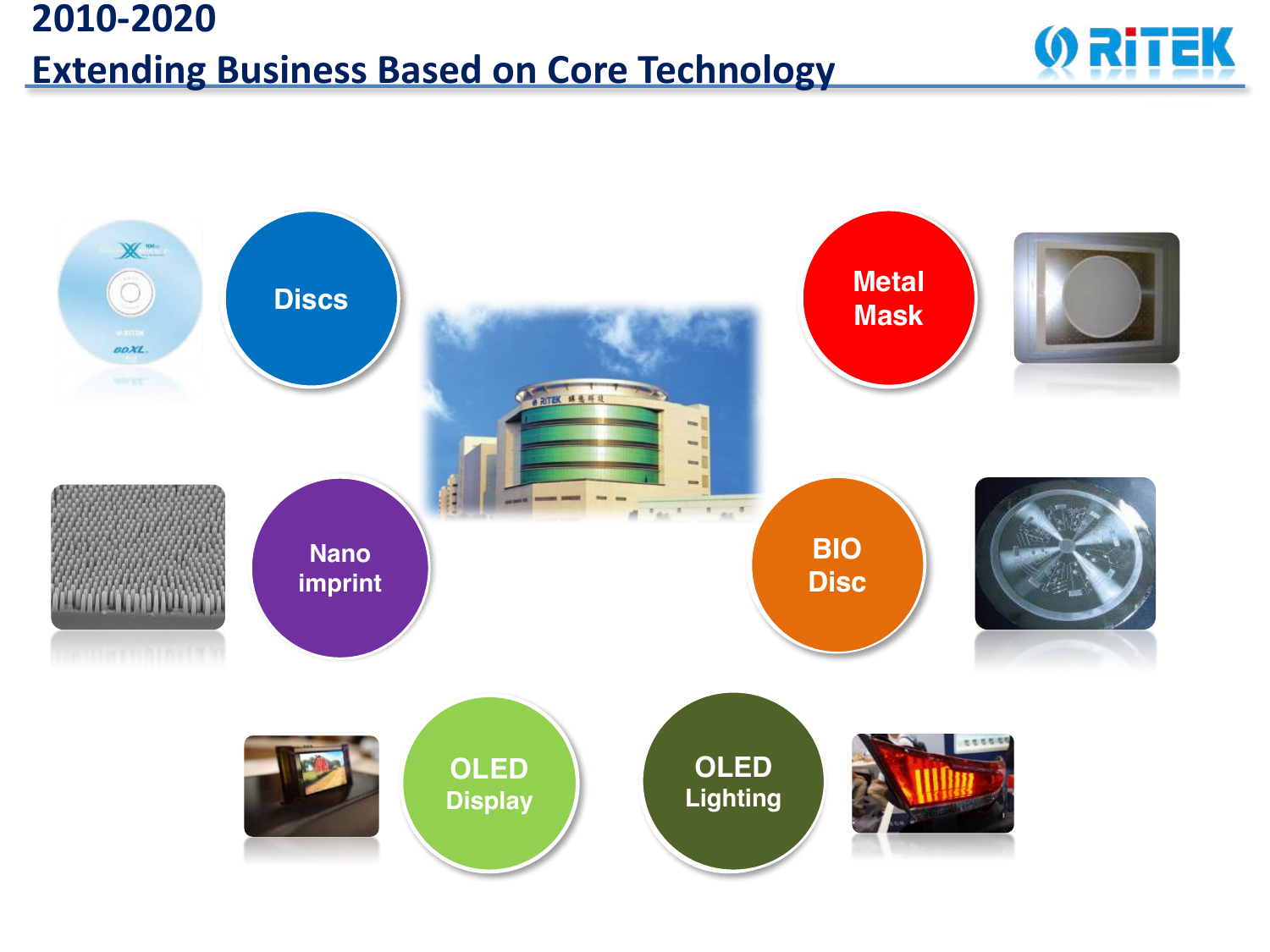#### **2021-2025 Focus on 3 Niche Industry**



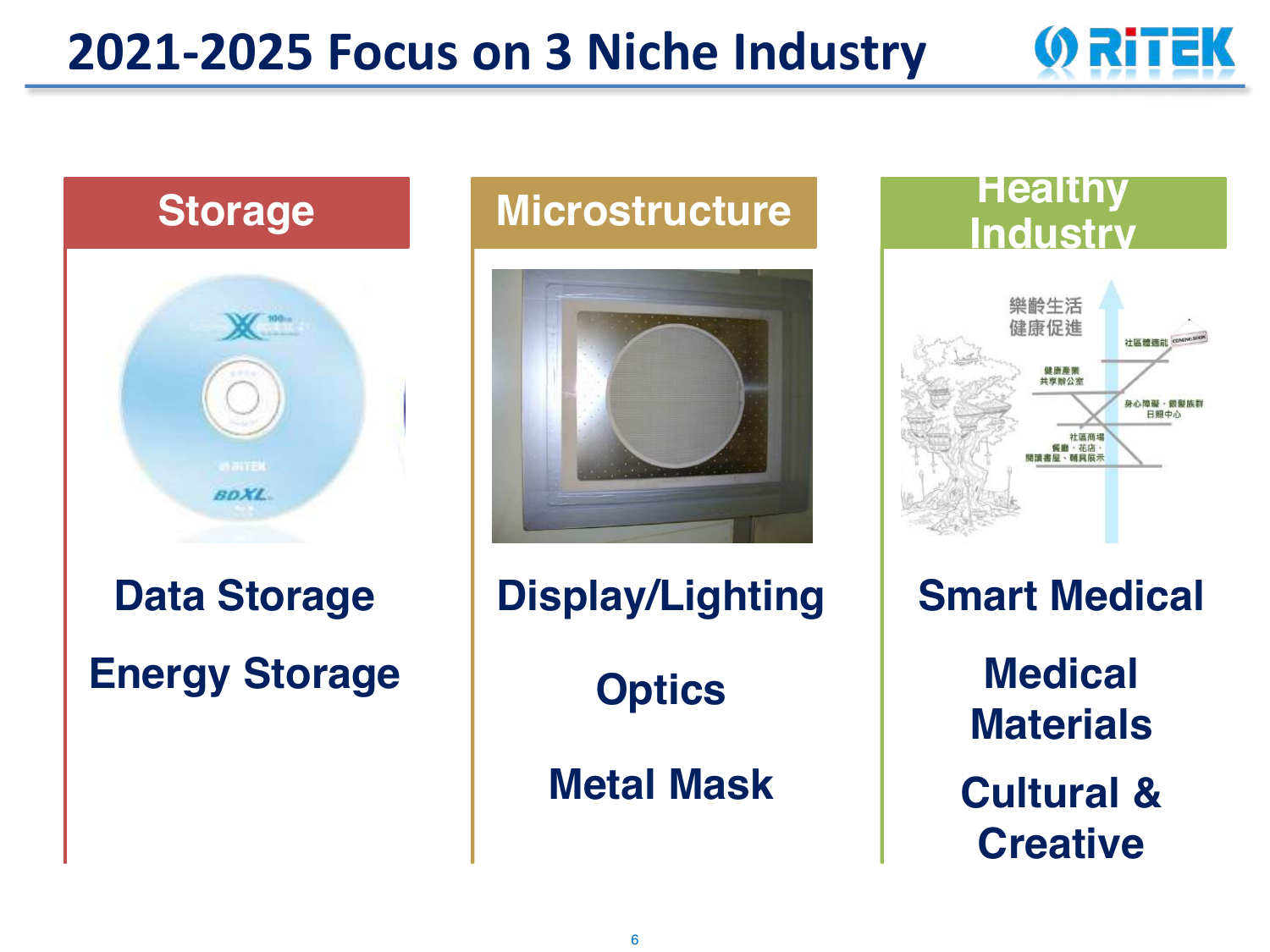

# **Storage**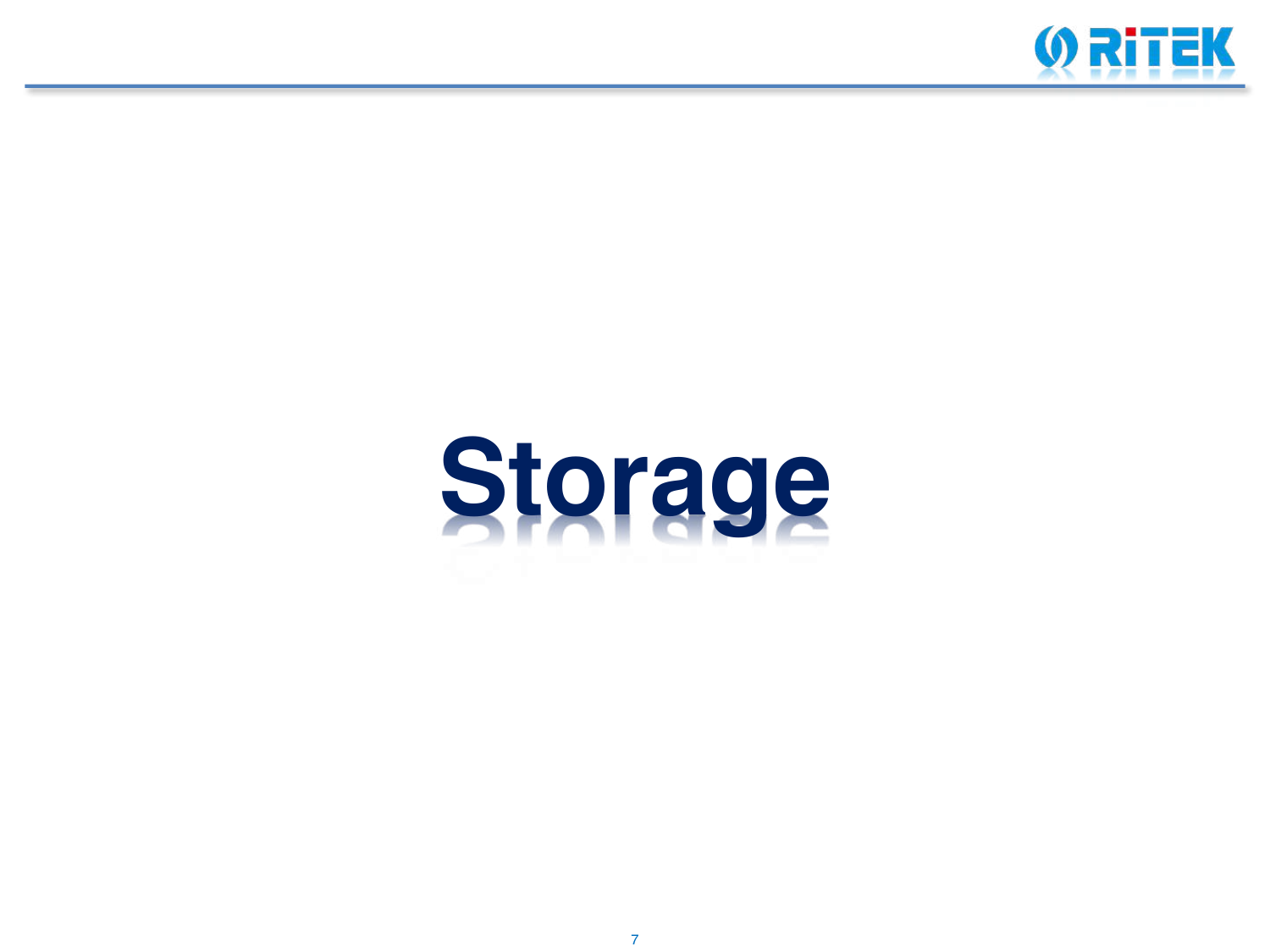#### **Data Storage-**The World's Only One Factory with Full Products of Recordable Optical Disc<sup>1</sup>



- $\checkmark$  The only disc manufacturer in the world that has mass-produced and sold discs from CD-R to AD
- **RITEK** is positively developing towards to the B2B market for archive storage needs.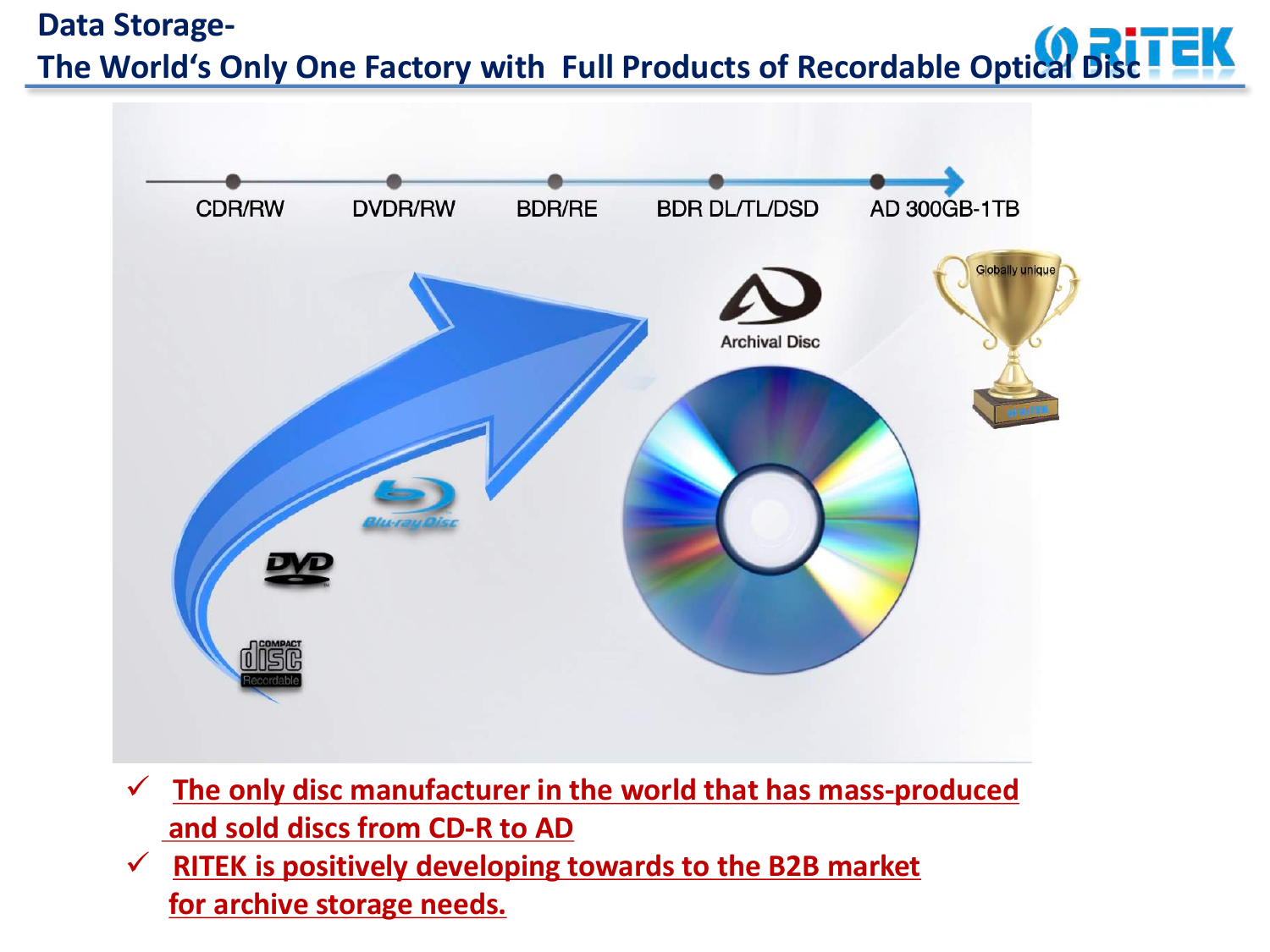#### **Data Storage-The Industry May Change**



- Possible shortage of raw material supply in the first half of 2021?
- The tug of war may happen between the demand of the disc market and the supply of **raw materials!**
- $\checkmark$  Industrial transformation caused by shortage of raw materials ?
- $\checkmark$  The source of high-end product's technology output is reduced!

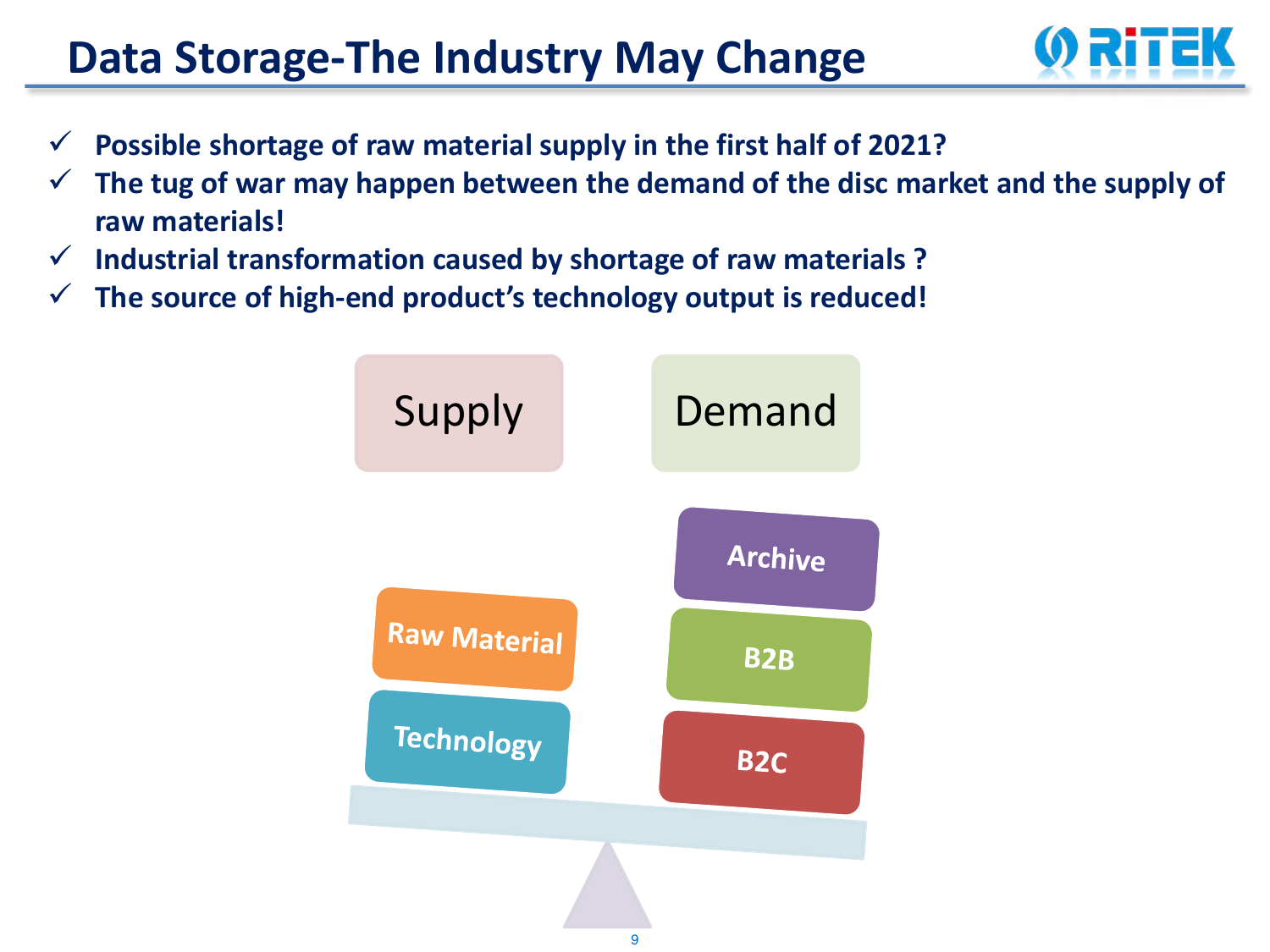#### **Energy Storage-The Key Position of Supply Chain**



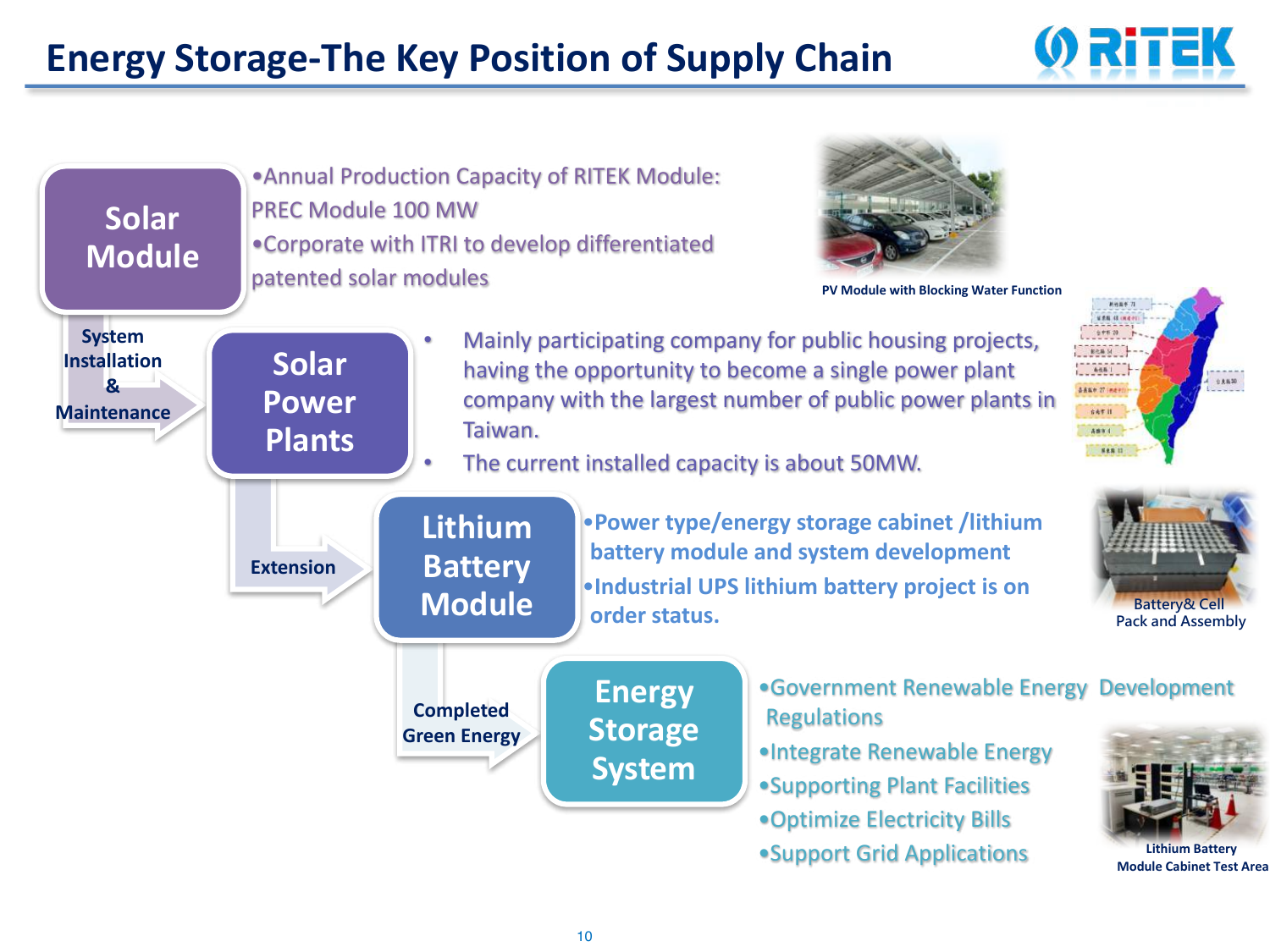#### **Energy Storage-The Last Piece of Puzzle for Green Energy Development?**

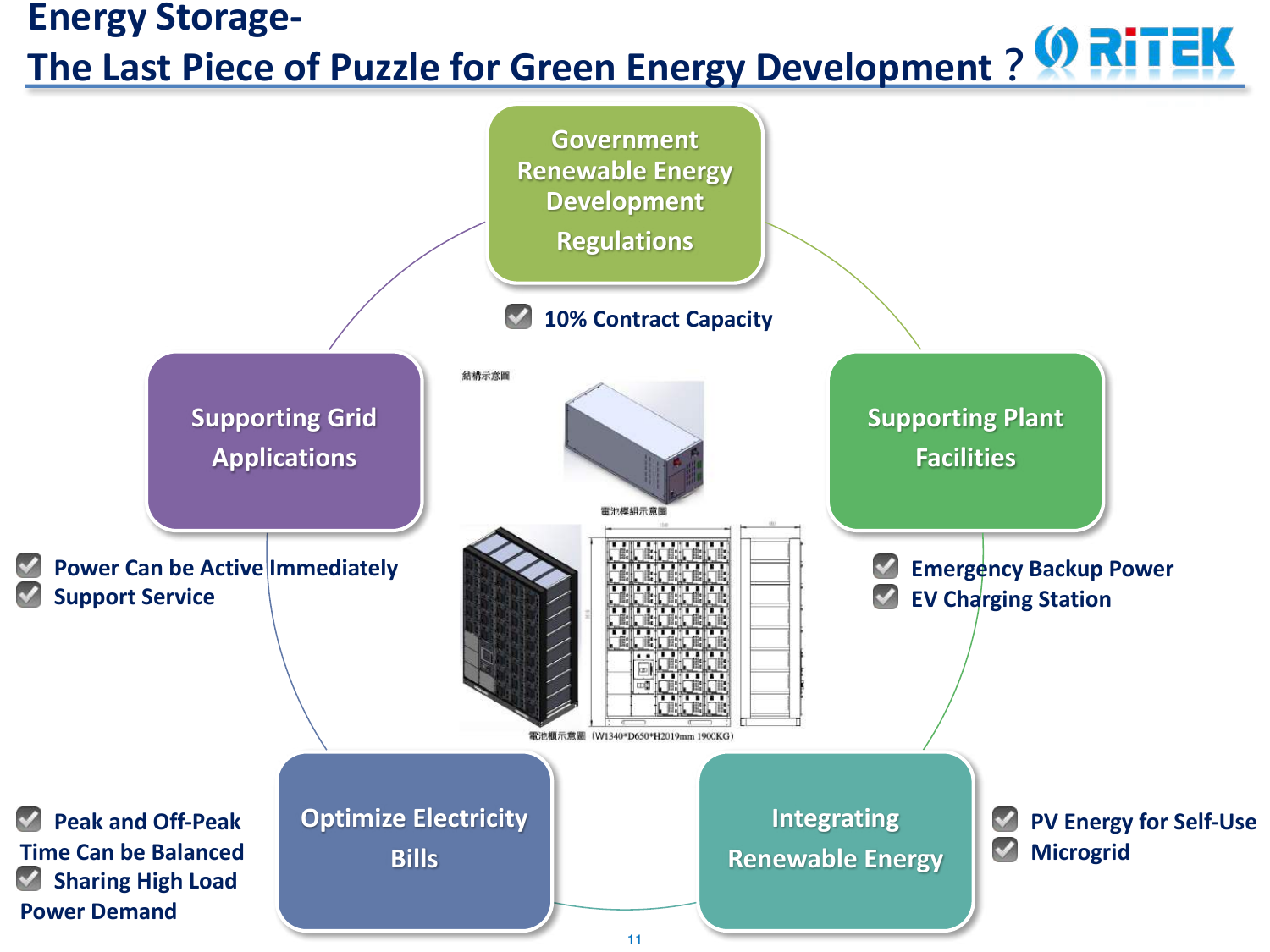

# **Microstructure**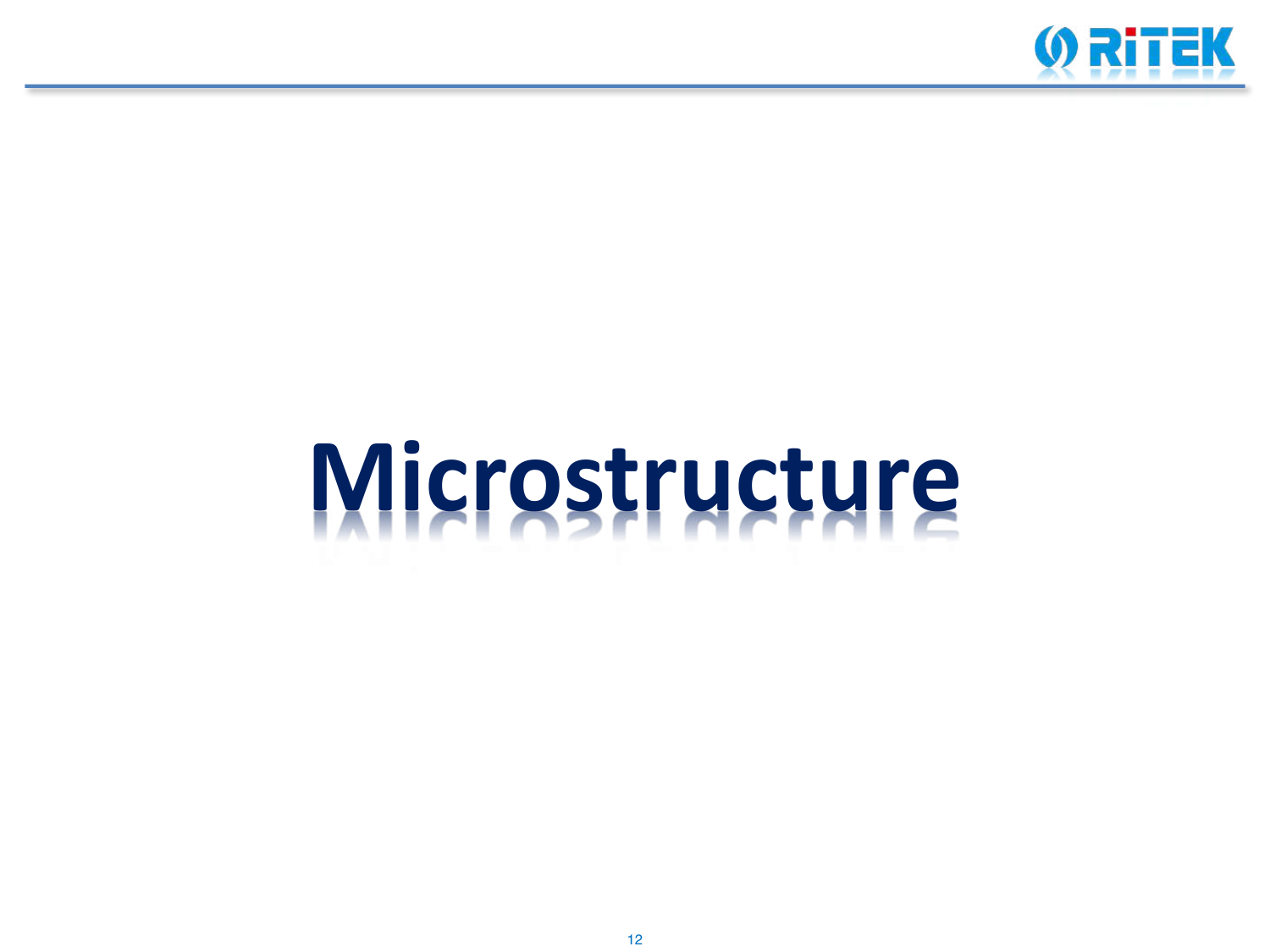#### **Microstructure ---Metal Mask**



☑︎ **RITEK continues to increase its revenue and market share in the** 

**high-end market of semiconductor manufacturing**

- ☑︎ **Main Clients**
	- $□$  **The substrate bumping for top semiconductor factories in the world.**
	- ☑︎ **IC Substrate**(**PCB and Printing Stencil** )
	- ☑︎ **Stencil for Mini/Micro LED**
	- ☑︎ **The fixtures for medical use**





#### **Solder Ball Stencil IC Substrate (Printing Stencil)**

13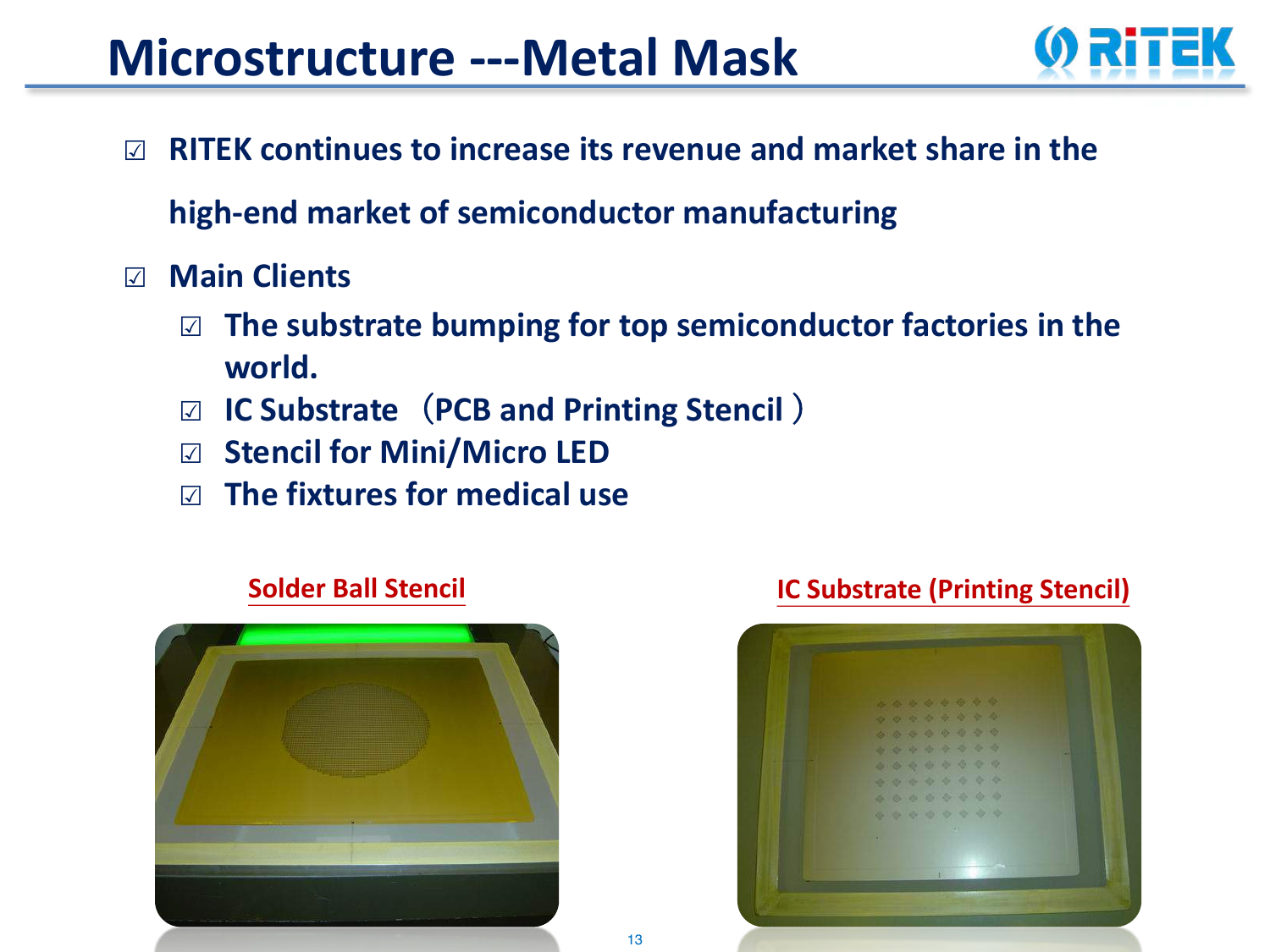#### **Microstructure ---Optics**



#### **Optical Elements**

- ☑ **Diffraction Optical Element**
- ☑ **AR Wave Optics**
- ☑ **Wire Grid Polarizer (WGP)**



#### **Semiconductor Device**

☑ **Patterned Sapphire Substrate (PSS)**

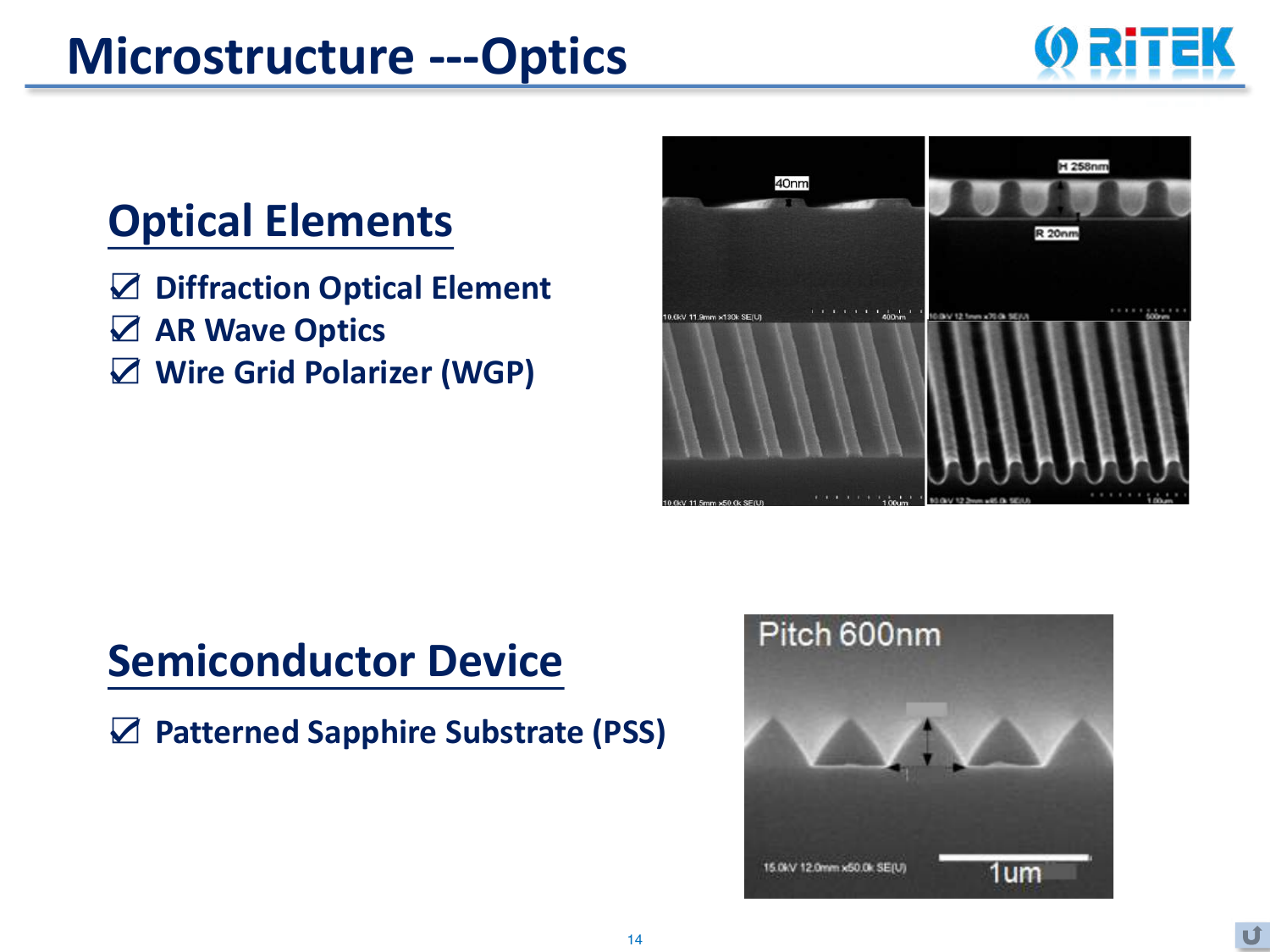#### **Microstructure ---Display**





PMOLED will develop toward to 5G Netcom, AIoT, medical product display screens and other niche areas.



The phototherapy of aesthetic medicine received a special subsidy from the industrial innovation platform to invest in the development of OLED beauty masks.



**High-Performance Display Ridisplay**+ Micro/Mini LED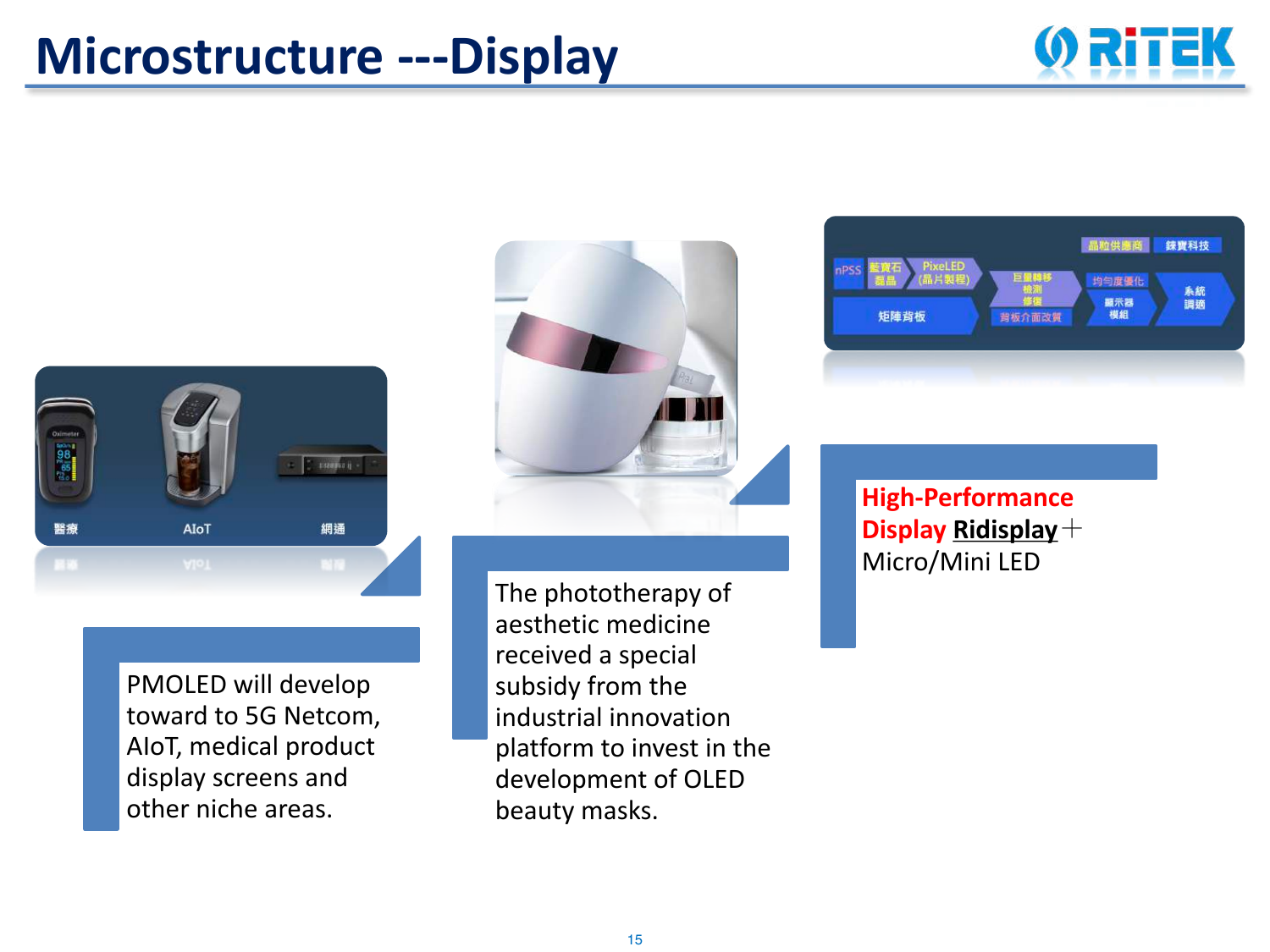

# Healthy Industry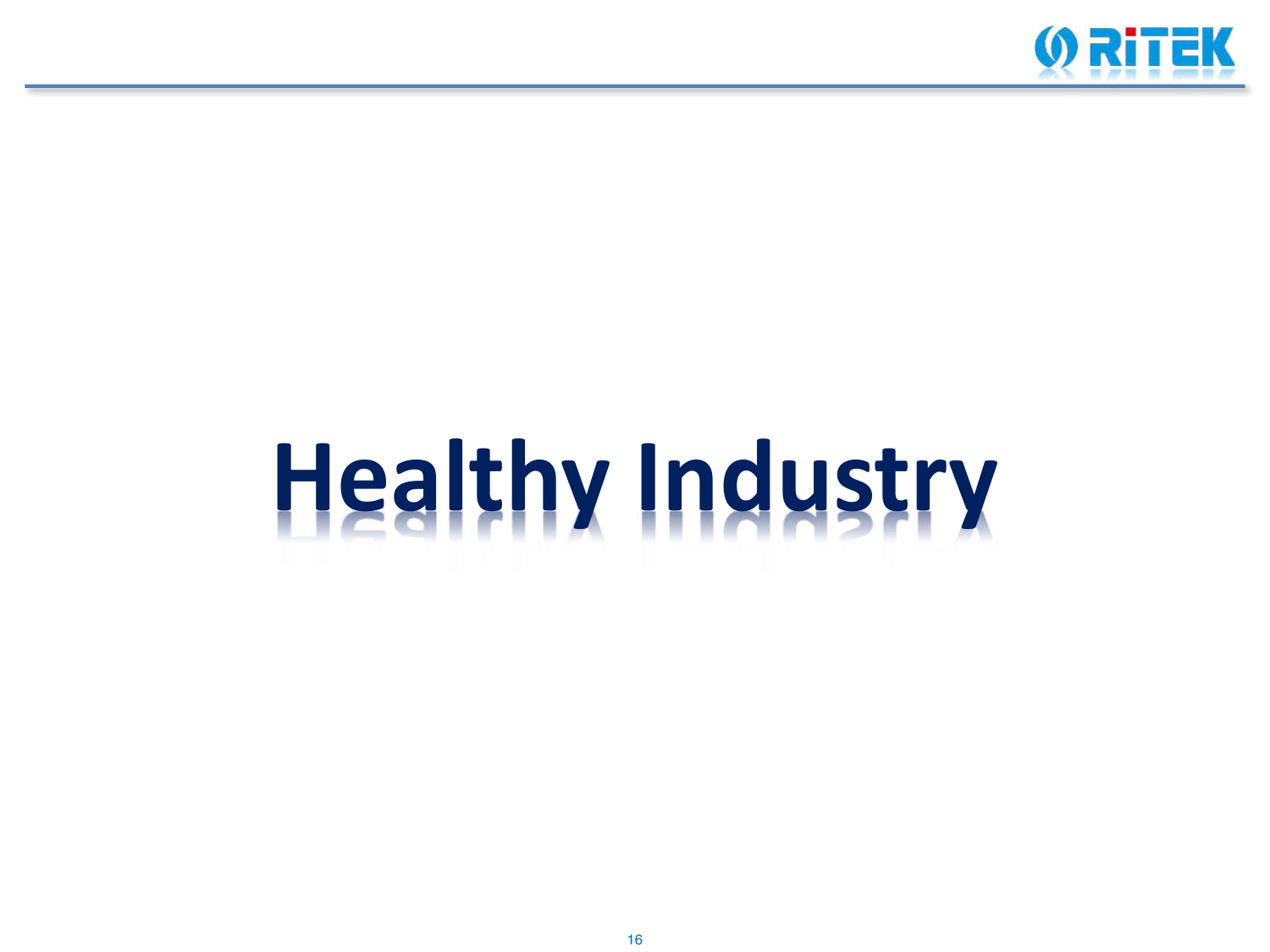#### **Healthy Industry**





#### **Smart Medical**

- **Day Care Center**
- **Home Care Service**



#### **Cultural and Creative**

- **Brick Yard 33**(**Vinyl Museum**)
- **Yangmingshan Old Town**



#### **Medical Material**

- **Ozone Technology**
- **Microfluidic Technology**